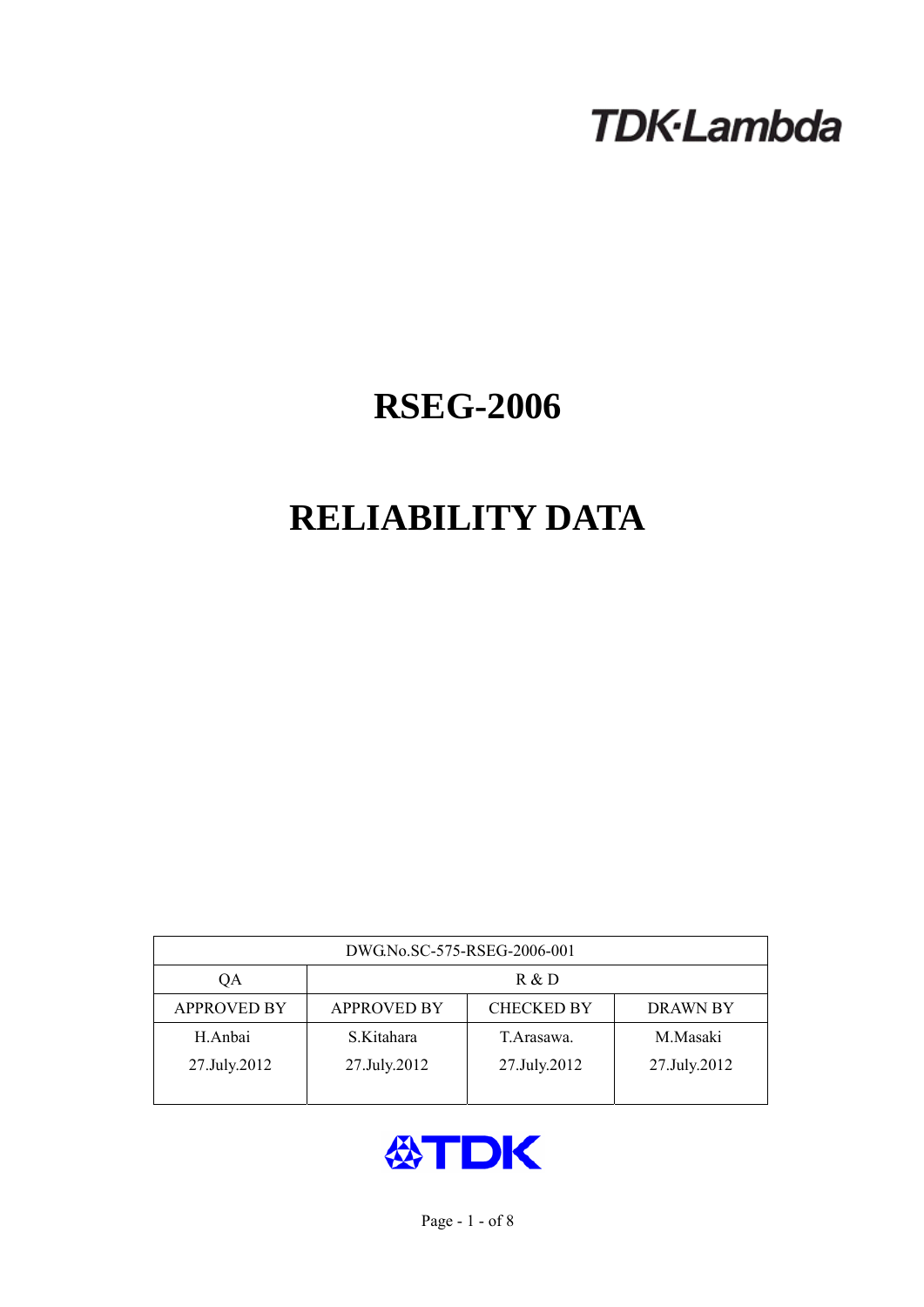**RSEG-2006** 

## INDEX

|                                     | Page   |
|-------------------------------------|--------|
| 1. Calculated Values of MTBF        | Page-3 |
| 2. Vibration Test                   | Page-4 |
| 3. Heat Cycle Test                  | Page-5 |
| 4. Humidity Test                    | Page-6 |
| 5. High Temperature Resistance Test | Page-7 |
| 6. Low Temperature Storage Test     | Page-8 |
|                                     |        |

The following data are typical values. As all units have nearly the same characteristics, the data to be considered as ability values.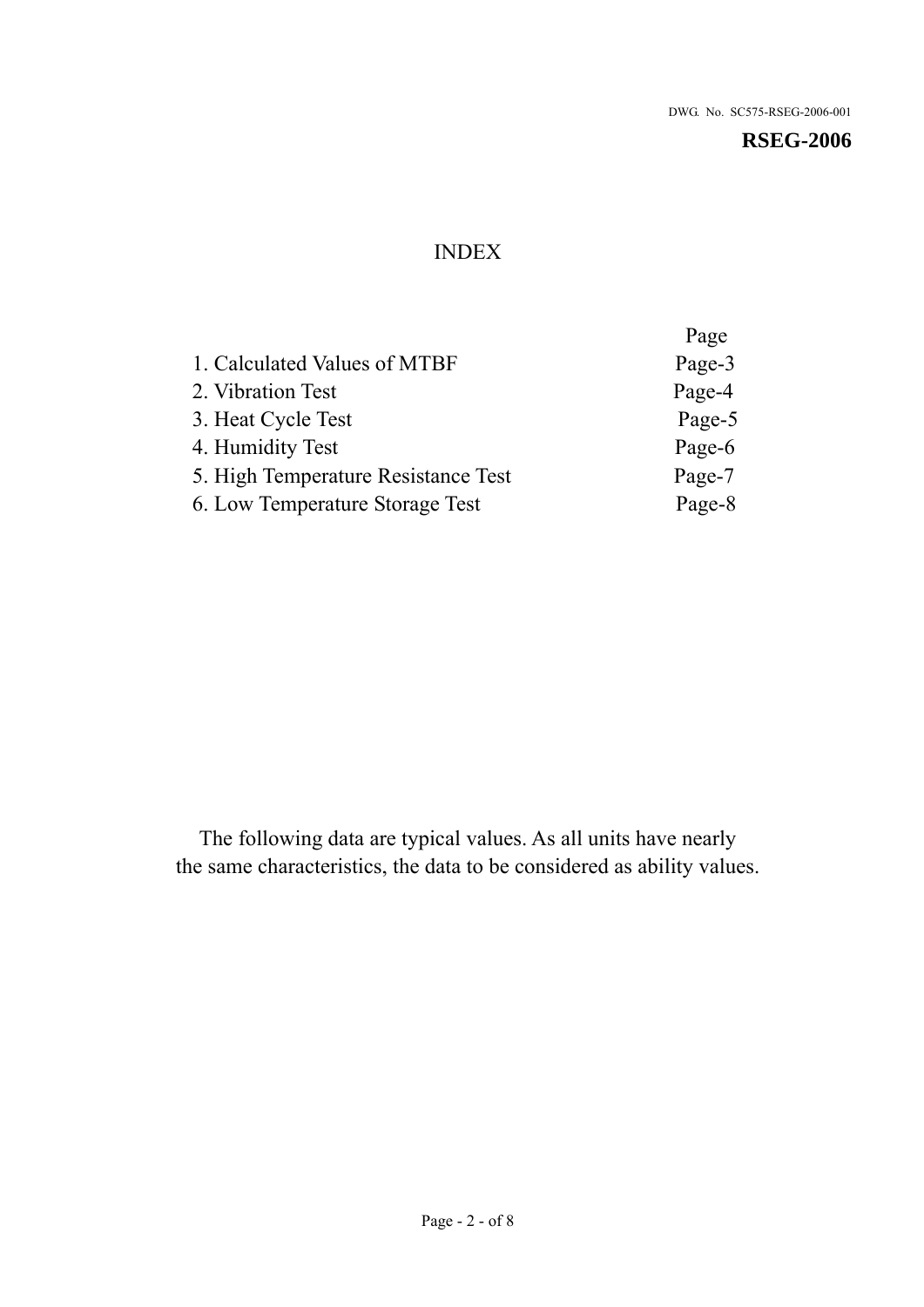1. Calculated Values of MTBF

MODEL: RSEG-2006

(1)Calculating Method

Calculated Based on parts stress Reliability projection of MIL-HDBK-217F NOTICE2.

Individual failure rates  $\lambda$  G is given to each part and MTBF is

Calculated by the count of each part.

$$
MIBF = \frac{1}{\lambda_{\text{expap}}} = \frac{1}{\sum_{i=1}^{n} N_i (\lambda_{\text{G}} \pi_Q)_i} \times 10^6 \text{ (hours)}
$$

| $\lambda$ equip | : Total equipment failure rate (Failure / 106 Hours)            |
|-----------------|-----------------------------------------------------------------|
| $\lambda$ G     | : Generic failure rate for the <i>i</i> th generic part         |
|                 | (Failure/ 106 Hours)                                            |
| Ni              | : Quantity of i th generic part                                 |
| N               | : Number of different generic part categories                   |
| $\pi Q$         | : Generic quality factor for the i th generic part( $\pi Q=1$ ) |

### (2)MTBF Values

GF: Ground, Fixed

 $MTBF = 13,583,265$  (Hours)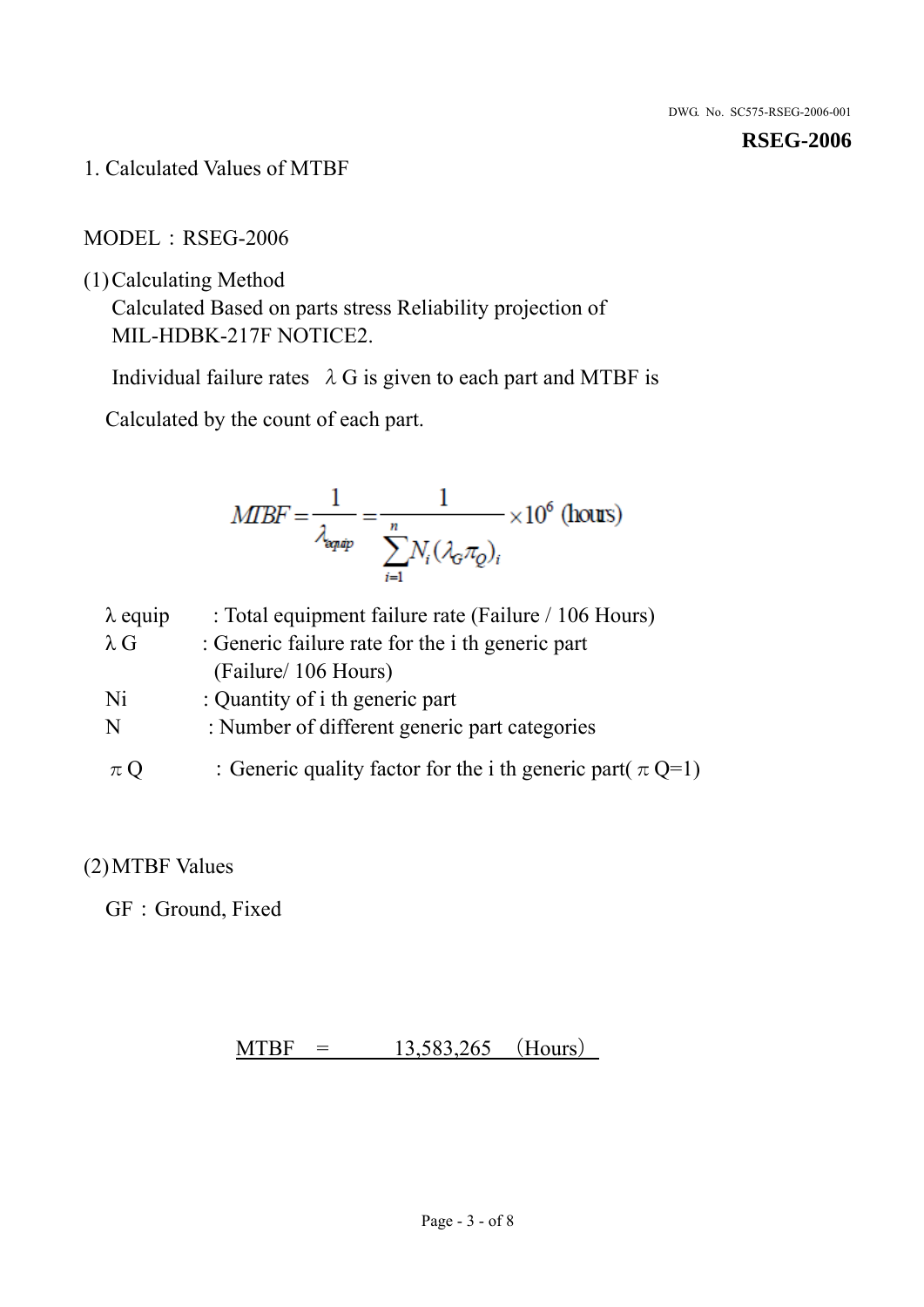#### **RSEG-2006**

#### 2. Vibration Test

#### MODEL: RSEG-2006

- (1)Vibration Test Class Frequency Variable Endurance Test
- (2)Equipment Used Controller VS-1000-6, Vibrator 905-FN (IMV CORP.)
- (3)The Number of D.U.T (Device Under Test) 6 units
- (4) Test Conditions Frequency : 10~55Hz Amplitude : 1.5mm,Sweep for 1 min. Dimension and times : X,Y and Z Directions for 2 hours each.
- (5)The Method Fix the D.U.T on the fitting-stage
- (6)Test Results PASS

| Check item                        | Spec.                                 |                   | <b>Before Test</b> | After Test      |
|-----------------------------------|---------------------------------------|-------------------|--------------------|-----------------|
| Attention(dB)                     | Differential Mode: 25dB min.          | $1.5$ MHz         | 41.32              | 40.97           |
|                                   |                                       | 30 MHz            | 52.68              | 52.63           |
|                                   | Common Mode: 25dB min.                | 1 MHz             | 34.18              | 34.28           |
|                                   |                                       | 20 MHz            | 35.14              | 35.40           |
| Leakage Current (mA)              | $0.75$ mA max. $(250V, 60Hz)$         | Line1             | 0.47               | 0.47            |
|                                   |                                       | Line <sub>2</sub> | 0.47               | 0.47            |
| DC Resistance (m $\Omega$ )       | $100 \quad m\Omega$<br>max.           |                   | 0.51               | 0.51            |
| <b>Test Voltage</b>               | $L-L$ : 1768Vdc 60sec.                |                   | <b>OK</b>          | OK.             |
|                                   | $L-E$ : 1500Vdc 60sec.                |                   |                    |                 |
| Isolation Resistance(M $\Omega$ ) | 100<br>$M \Omega$ min.(500Vdc 60sec.) |                   | $2.16\times E5$    | $2.25\times E5$ |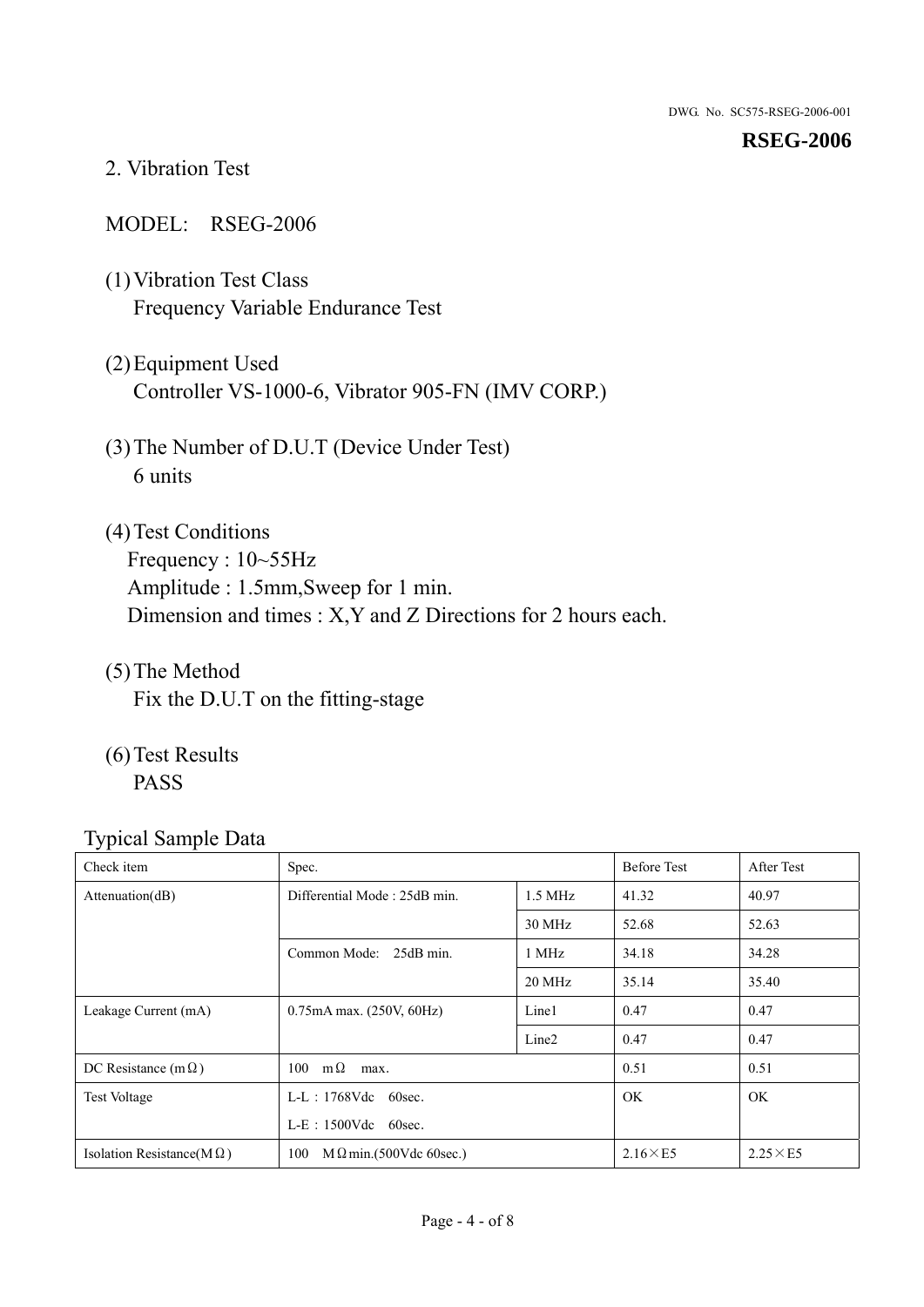1 cycle

3min.

30min.

30<sub>min</sub>

 $+85^{\circ}$ C

 $-25^{\circ}$ C

#### 3. Heat Cycle Test

#### MODEL: RSEG-2006

## (1)Equipment Used TEMPERATURE CHAMBER TSA-71H-W (ESPEC CORP.)

## (2)The Number of D.U.T (Device Under Test) 6 units

(3)Test Conditions

Ambient Temperature : -25~+85℃

Test Cycles: 100 cycles



Before the test check if there is no abnormal characteristics and put the D.U.T in the testing chamber. Then test it in the above cycles, After the test is completed leave it for 1 hour at room temperature and check it if there is no abnormal each characteristics.

#### (5)Test Results PASS

| ╯┖<br>Check item                  | Spec.                                |                   | <b>Before Test</b> | After Test      |
|-----------------------------------|--------------------------------------|-------------------|--------------------|-----------------|
| Attention(dB)                     | Differential Mode: 25dB min.         |                   | 41.43              | 41.14           |
|                                   |                                      | 30 MHz            | 56.11              | 56.07           |
|                                   | Common Mode: 25dB min.               | 1MHz              | 34.23              | 34.33           |
|                                   |                                      | 20 MHz            | 35.55              | 35.44           |
| Leakage Current (mA)              | 0.75mA max. (250V, 60Hz)             | Line1             | 0.45               | 0.45            |
|                                   |                                      | Line <sub>2</sub> | 0.45               | 0.45            |
| DC Resistance (m $\Omega$ )       | $100 \quad m\Omega$<br>max.          |                   | 0.48               | 0.50            |
| <b>Test Voltage</b>               | $L-L$ : 1768Vdc 60sec.               |                   | OK.                | OK.             |
|                                   | $L-E$ : 1500Vdc 60sec.               |                   |                    |                 |
| Isolation Resistance(M $\Omega$ ) | 100<br>$M\Omega$ min.(500Vdc 60sec.) |                   | $3.56\times E5$    | $3.51\times E5$ |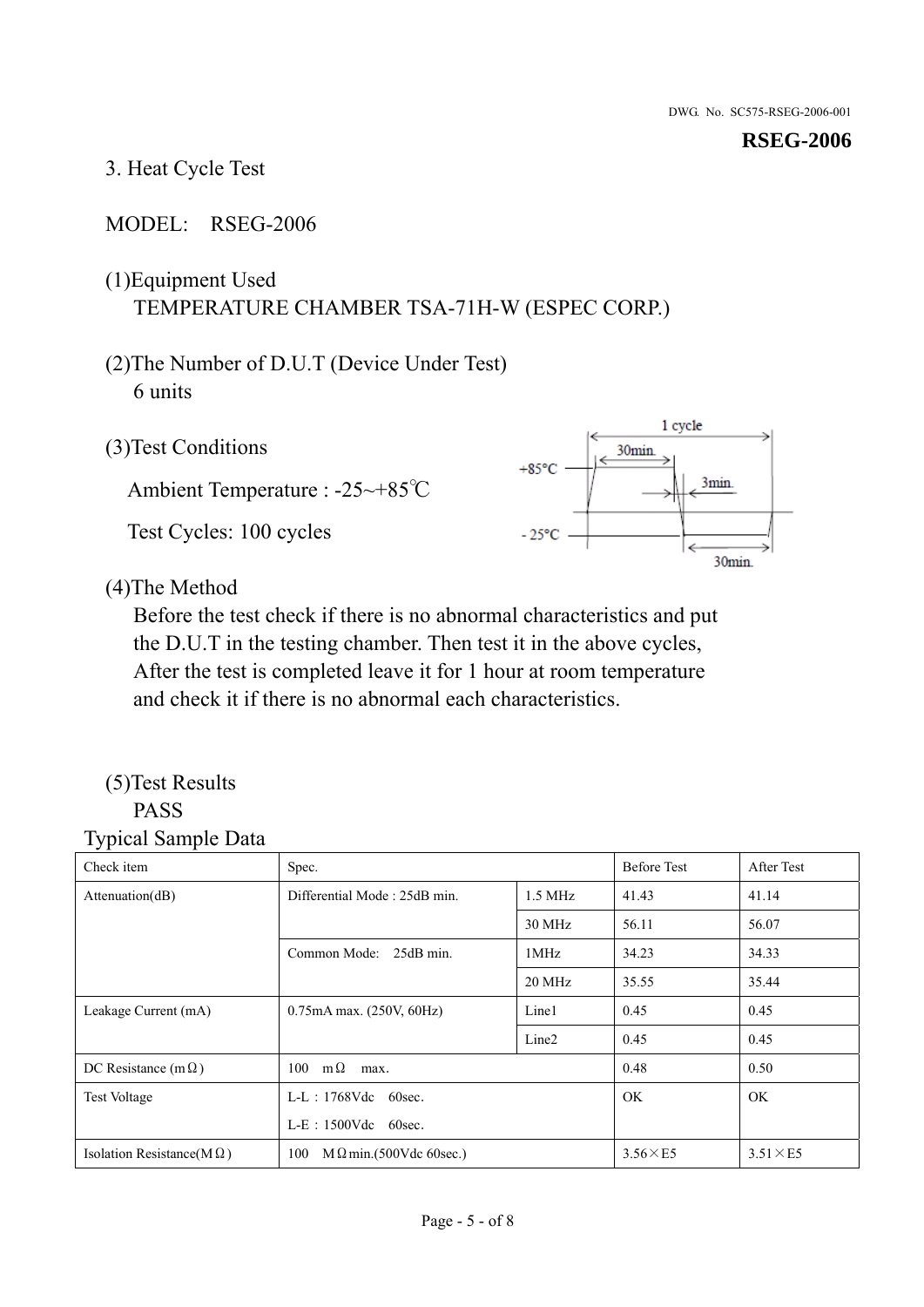#### **RSEG-2006**

#### 4. Humidity Test

#### MODEL: RSEG-2006

## (1)Equipment Used TEMP. & HUMID. CHAMBER PR-4KT (ESPEC CORP.)

- (2)The Number of D.U.T (Device Under Test) 6 units
- (3)Test Conditions

Ambient Temperature : +40℃

Test Times: 500 hours Ambient Humidity: 90~95%RH No Dewdrop

#### (4)The Method

Before the test check if there is no abnormal characteristics and put the D.U.T in the testing chamber. Then test it in the above conditions. After the test is completed leave it for 1 hour at room temperature and check it if there is no abnormal each characteristics.

## (5)Test Results

## PASS

| . .<br>Check item                 | Spec.                                 |                   | <b>Before Test</b> | After Test      |
|-----------------------------------|---------------------------------------|-------------------|--------------------|-----------------|
| Attention(dB)                     | Differential Mode: 25dB min.          | $1.5$ MHz         | 40.01              | 39.87           |
|                                   |                                       | 30MHz             | 56.57              | 56.34           |
|                                   | Common Mode: 25dB min.                | 1MHz              | 31.93              | 31.94           |
|                                   |                                       | 20 MHz            | 35.37              | 35.38           |
| Leakage Current (mA)              | 0.75mA max. (250V, 60Hz)              | Line1             | 0.47               | 0.47            |
|                                   |                                       | Line <sub>2</sub> | 0.47               | 0.47            |
| DC Resistance (m $\Omega$ )       | $100m\Omega$<br>max.                  |                   | 0.51               | 0.51            |
| <b>Test Voltage</b>               | $L-L$ : 1768Vdc 60sec.                |                   | <b>OK</b>          | OK.             |
|                                   | $L-E$ : 1500Vdc 60sec.                |                   |                    |                 |
| Isolation Resistance( $M\Omega$ ) | 100<br>$M \Omega$ min.(500Vdc 60sec.) |                   | $1.96\times E5$    | $2.06\times E5$ |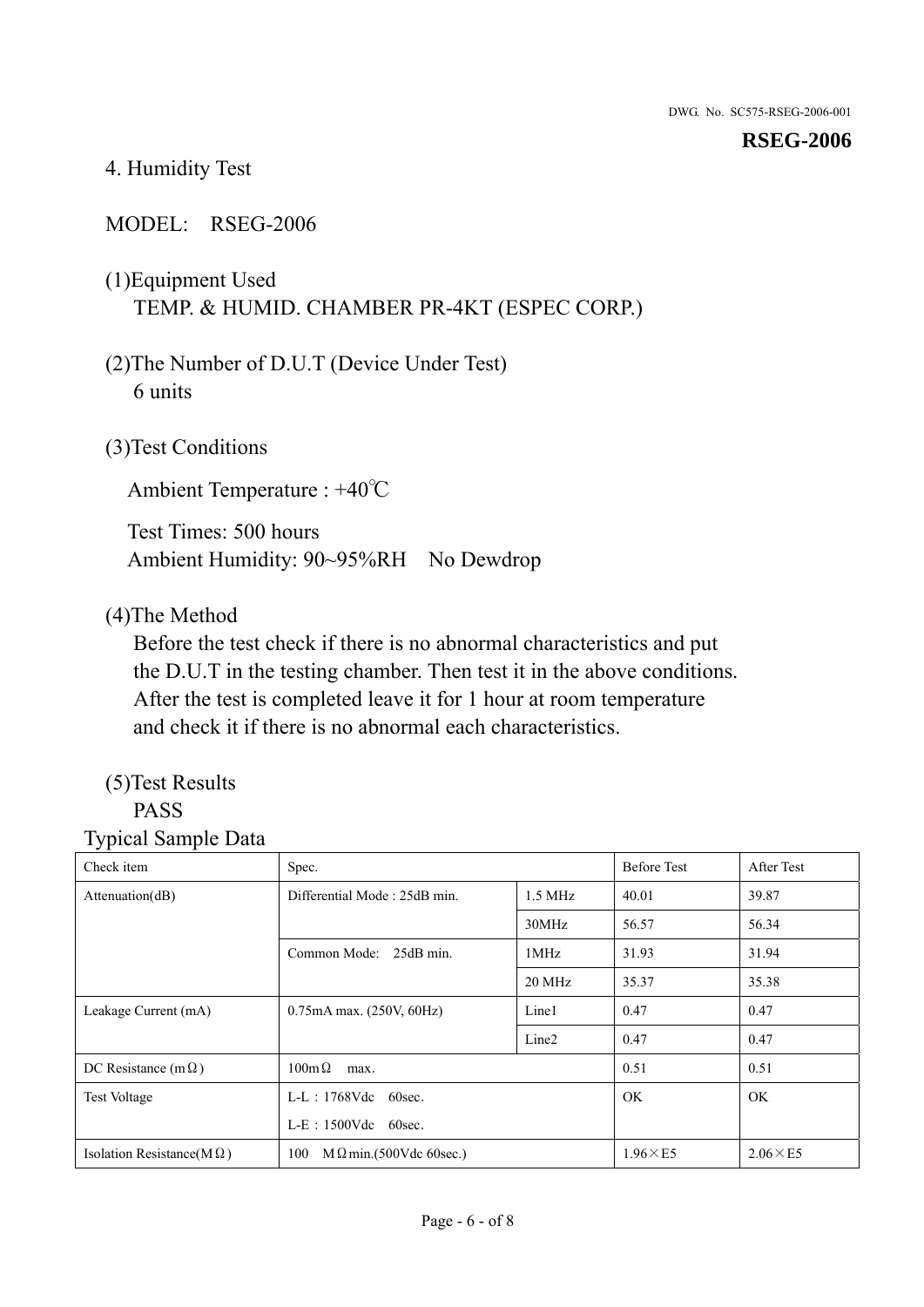5. High Temperature Resistance Test

#### MODEL: RSEG-2006

- (1)Equipment Used TEMPERATURE CHAMBER PHH-300 (ESPEC CORP.)
- (2)The Number of D.U.T (Device Under Test) 6 units
- (3)Test Conditions

Ambient Temperature : +55℃

Test Times: 500 hours Operating: DC 6A

#### (4)The Method

Before the test check if there is no abnormal characteristics and put the D.U.T in the testing chamber. Then test it in the above conditions. After the test is completed leave it for 1 hour at room temperature and check it if there is no abnormal each characteristics.

## (5)Test Results

## PASS

| Check item                        | Spec.                                 |                   | <b>Before Test</b> | After Test      |
|-----------------------------------|---------------------------------------|-------------------|--------------------|-----------------|
| Attenuation(dB)                   | Differential Mode: 25dB min.          | $1.5$ MHz         |                    | 40.00           |
|                                   |                                       | 30 MHz            | 58.03              | 57.82           |
|                                   | Common Mode: 25dB min.                | 1MHz              | 33.98              | 34.03           |
|                                   |                                       | 20 MHz            | 35.37              | 35.13           |
| Leakage Current (mA)              | 0.75mA max. (250V, 60Hz)              | Line1             | 0.48               | 0.48            |
|                                   |                                       | Line <sub>2</sub> | 0.47               | 0.47            |
| DC Resistance (m $\Omega$ )       | $100 \text{m}\,\Omega$<br>max.        |                   | 0.51               | 0.51            |
| <b>Test Voltage</b>               | $L-L$ : 1768Vdc 60sec.                |                   | OK.                | OK.             |
|                                   | $L-E$ : 1500Vdc 60sec.                |                   |                    |                 |
| Isolation Resistance(M $\Omega$ ) | $M \Omega$ min.(500Vdc 60sec.)<br>100 |                   | $2.30\times E5$    | $2.43\times E5$ |